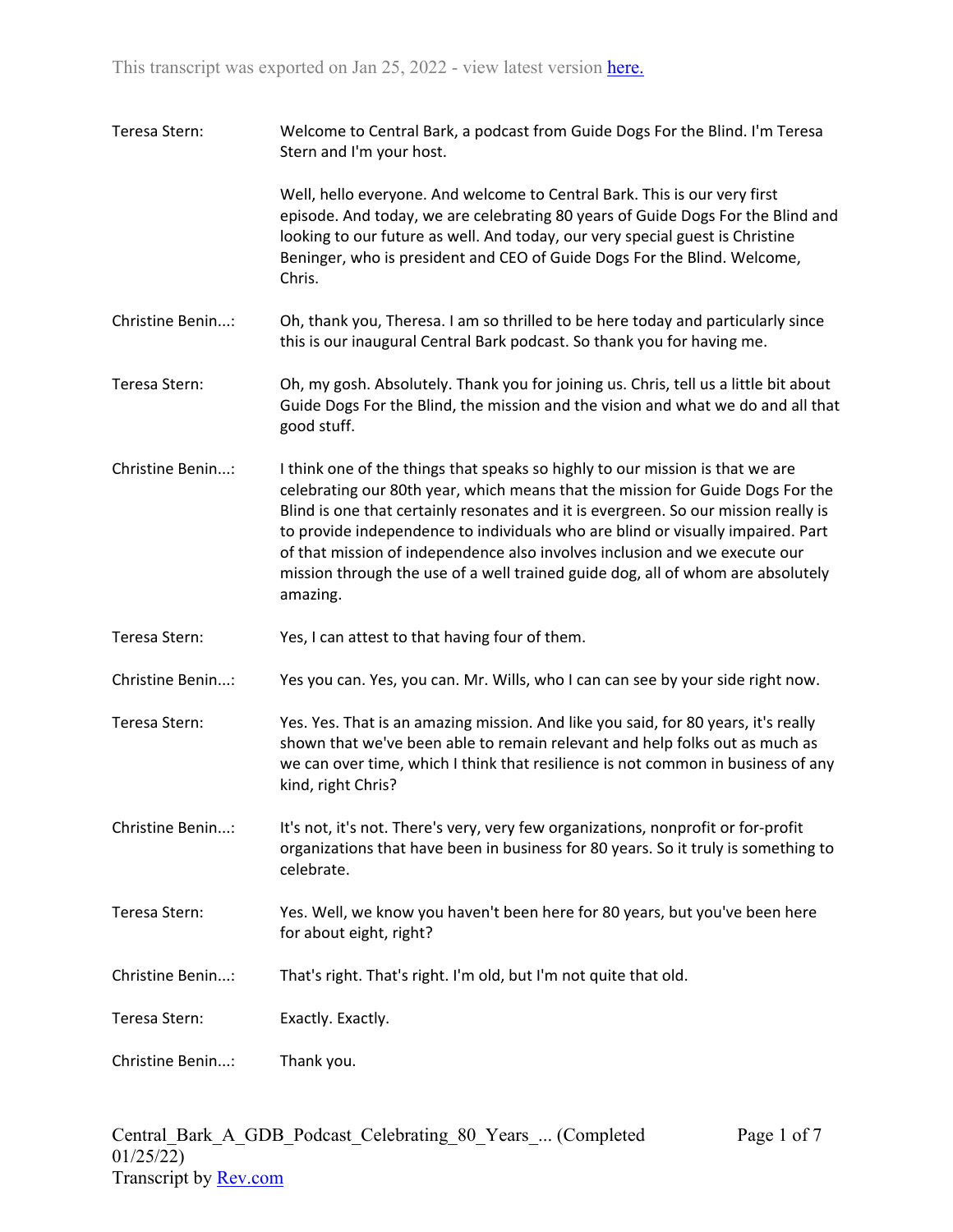| Teresa Stern:    | So tell us about your journey to Guide Dogs. I think it's a really interesting story,<br>how you came to us and we have to say that we're really very lucky to have you.                                                                                                                                                                                                                                                                                                                                                                                                                                                               |
|------------------|----------------------------------------------------------------------------------------------------------------------------------------------------------------------------------------------------------------------------------------------------------------------------------------------------------------------------------------------------------------------------------------------------------------------------------------------------------------------------------------------------------------------------------------------------------------------------------------------------------------------------------------|
| Christine Benin: | You're very kind Theresa. I am so honored to be part of the Guide Dogs team. I<br>really am. My journey to Guide Dogs is a bit circuitous. I started in the for-profit<br>world. I started actually as an auditor, believe it or not.                                                                                                                                                                                                                                                                                                                                                                                                  |
| Teresa Stern:    | Wow. That's definitely different. Yeah.                                                                                                                                                                                                                                                                                                                                                                                                                                                                                                                                                                                                |
| Christine Benin: | It is. Yeah. I did that for three years and realized that is not my path for the<br>future.                                                                                                                                                                                                                                                                                                                                                                                                                                                                                                                                            |
| Teresa Stern:    | Not the passion, right?                                                                                                                                                                                                                                                                                                                                                                                                                                                                                                                                                                                                                |
| Christine Benin: | Yeah. Right, right. Went back, got an MBA, went to work for Hewlett Packard for<br>15 years. I really enjoyed working at Hewlett Packard. I had the opportunity<br>actually to work in Europe for three years, as part of my work with HP. I<br>managed three different manufacturing divisions. I was very lucky with my<br>career there. And then I took a complete left turn. I went to work for Humane<br>Society Silicon Valley for 17 years. And when I started at the humane society, we<br>were taking in 55,000 animals a year and euthanizing 35,000 of those animals.<br>So not a great place to work from that standpoint. |
| Teresa Stern:    | Right. Right.                                                                                                                                                                                                                                                                                                                                                                                                                                                                                                                                                                                                                          |
| Christine Benin: | But I had a wonderful team there. And over the 17 years, we were able to<br>reduce pet over population from 55,000 animals down to less than 20, and<br>euthanasia from 35,000 down to less than 500.                                                                                                                                                                                                                                                                                                                                                                                                                                  |
| Teresa Stern:    | That's easier. Yes.                                                                                                                                                                                                                                                                                                                                                                                                                                                                                                                                                                                                                    |
| Christine Benin: | And we built a new facility in the process. So I'm proud of the work that we<br>were able to do there. And I retired from the humane society. And after a<br>couple of years, I realized that I really miss being part of a team focused on<br>good. And one of the things that always made a I shouldn't say a big<br>difference. Yes. It made a difference, but I was always in awe of as the human<br>animal bond and the power of that.                                                                                                                                                                                            |
|                  |                                                                                                                                                                                                                                                                                                                                                                                                                                                                                                                                                                                                                                        |
| Teresa Stern:    | Yes.                                                                                                                                                                                                                                                                                                                                                                                                                                                                                                                                                                                                                                   |
| Christine Benin: | And the Guide Dogs For the Blind has the human animal bond on steroids.                                                                                                                                                                                                                                                                                                                                                                                                                                                                                                                                                                |
| Teresa Stern:    | Yes, we do. Yes.                                                                                                                                                                                                                                                                                                                                                                                                                                                                                                                                                                                                                       |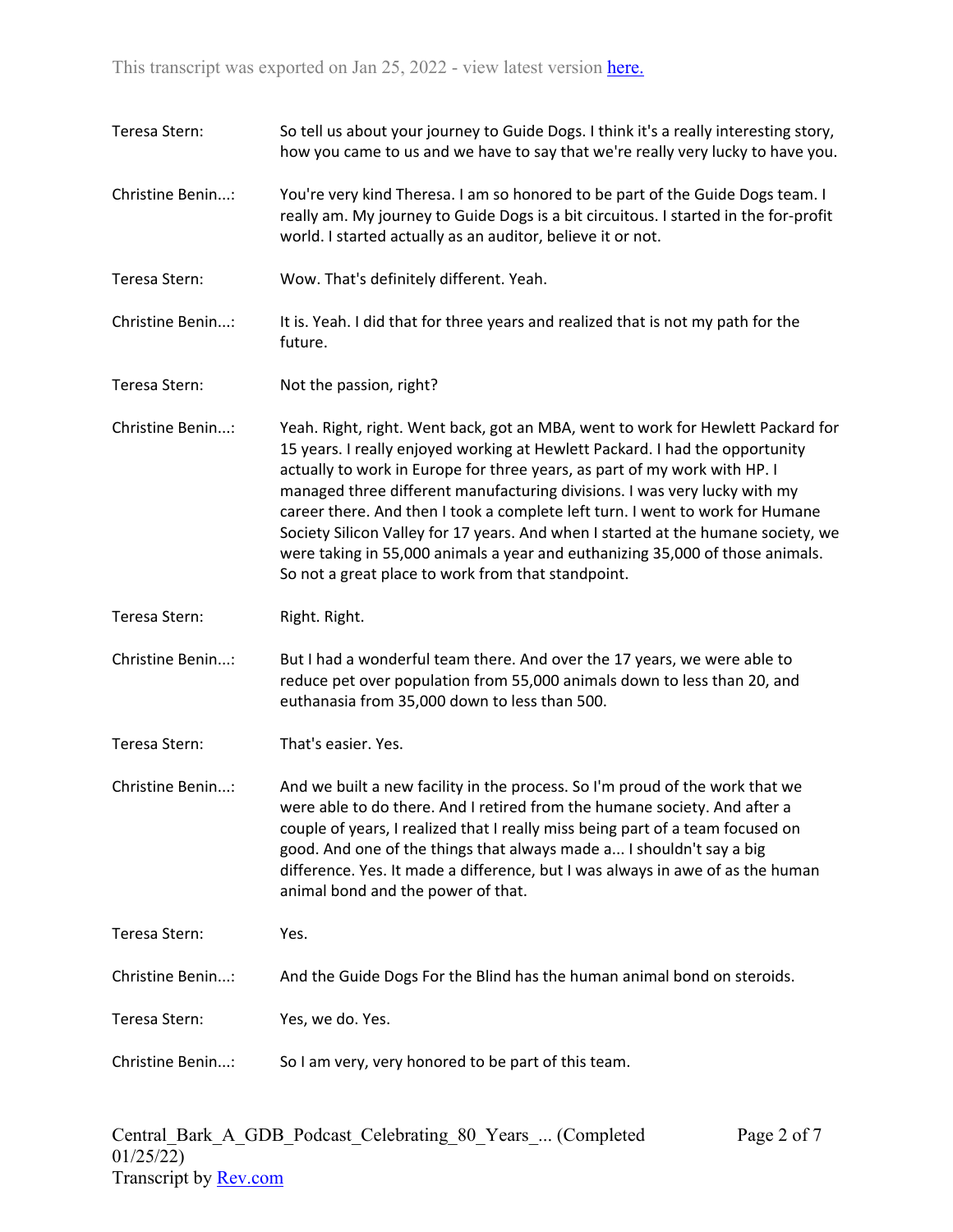| Teresa Stern:    | Like I said, we're so lucky to have you here. And I think one of the great<br>perspectives, and I think it has to do with that sort of human animal bond that<br>you feel so much and that you've had in your life over the years, but that you<br>really brought to Guide Dogs was this of philosophy of both sides of the harness.<br>And can you tell our listeners a little bit about what that means to you and in<br>terms of Guide Dogs For the Blind?                                                                                                                                                                                                                          |
|------------------|----------------------------------------------------------------------------------------------------------------------------------------------------------------------------------------------------------------------------------------------------------------------------------------------------------------------------------------------------------------------------------------------------------------------------------------------------------------------------------------------------------------------------------------------------------------------------------------------------------------------------------------------------------------------------------------|
| Christine Benin: | Yes. I think one of the, I'm not going to say myths, but so often people focus just<br>on the dogs. Right? And our dogs are amazing. I mean, absolutely. And pretty<br>darn cute.                                                                                                                                                                                                                                                                                                                                                                                                                                                                                                      |
| Teresa Stern:    | Yes. Yes.                                                                                                                                                                                                                                                                                                                                                                                                                                                                                                                                                                                                                                                                              |
| Christine Benin: | But the mission is so much more than that. And I think what's so inspirational to<br>me is seeing the team. It's our client and their guide dog and what they<br>accomplished together and seeing the team really work seamlessly together.<br>And the difference that the team makes, not just the dog, not just the client, but<br>the difference that the team makes within their family, within their<br>neighborhood, within their workplace. And so, that is what both sides of the<br>harness represent to me because that's the essence of our mission. Right? It's<br>what happens when you connect that person with that dog through the<br>harness.                         |
| Teresa Stern:    | Right. So that magic spark right there.                                                                                                                                                                                                                                                                                                                                                                                                                                                                                                                                                                                                                                                |
| Christine Benin: | That magic spark. Absolutely. Yes.                                                                                                                                                                                                                                                                                                                                                                                                                                                                                                                                                                                                                                                     |
| Teresa Stern:    | So having come to Guide Dogs, about eight years ago, I think there's a lot of<br>people have preconceptions about Guide Dogs For the Blind, or just like<br>anywhere new that you work, what did you find most surprising about Guide<br>Dogs For the Blind in our community?                                                                                                                                                                                                                                                                                                                                                                                                          |
| Christine Benin: | That's such a great question. And I've been interviewed a gazillion times and<br>nobody's ever asked me that.                                                                                                                                                                                                                                                                                                                                                                                                                                                                                                                                                                          |
| Teresa Stern:    | A surprise question.                                                                                                                                                                                                                                                                                                                                                                                                                                                                                                                                                                                                                                                                   |
| Christine Benin: | Yeah. Kudos to you, Ms. Teresa. When I think about what surprised me and I will<br>say surprised and delighted me, because I'd never really seen it before<br>anywhere else is how the entire organization, the entire staff,, all of our<br>volunteers, our donors really, really are committed to the mission. Really<br>believe in it, are committed of the mission, will do anything to ensure that the<br>mission moves forward and we do the best job possible. No one looks at it just<br>as a job. People really believe in the mission of the organization. And I've never<br>really seen that before in any organization, not to the extent that we see it at<br>Guide Dogs. |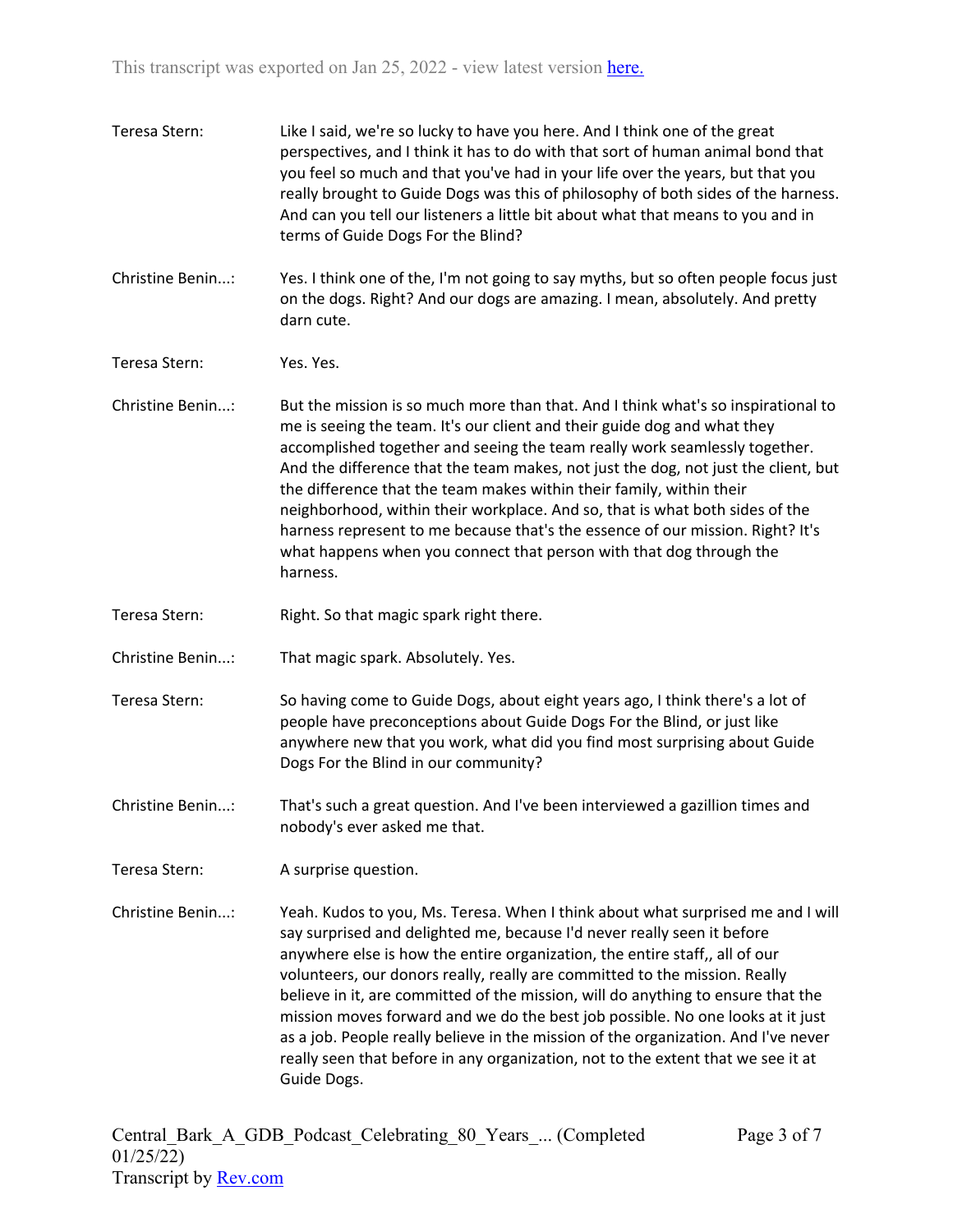| Teresa Stern:    | Yeah.                                                                                                                                                                                                                                                                                                                                                                                                                                              |
|------------------|----------------------------------------------------------------------------------------------------------------------------------------------------------------------------------------------------------------------------------------------------------------------------------------------------------------------------------------------------------------------------------------------------------------------------------------------------|
| Christine Benin: | To me, that's the secret sauce.                                                                                                                                                                                                                                                                                                                                                                                                                    |
| Teresa Stern:    | I love that. The secret sauce. I love it. I love it. We're hoping it's low calorie and<br>gluten free, but yes. So gosh, can you tell us a little bit, we're sort of looking<br>back and celebrating all the amazing work we've done for the last 80 years. I<br>think we've graduated over 16,000 teams or something crazy like that.                                                                                                             |
| Christine Benin: | Unbelievable. Just amazing.                                                                                                                                                                                                                                                                                                                                                                                                                        |
| Teresa Stern:    | Unbelievable. What do you see in the future for Guide Dogs? What are some of<br>the programs and services you're excited about?                                                                                                                                                                                                                                                                                                                    |
| Christine Benin: | I'm very, very excited with the path that we have outlined for ourselves for the<br>next 80 years. And as you know, Teresa, because you've been part of the<br>executive team. We've worked on our strategic framework. Our board has<br>helped us and endorsed a plan to really expand our services and really look at<br>how we can serve our clients over their entire life and in different ways because<br>all of our needs change over time. |
|                  | And that's an expansion into youth services. It's an expansion into orientation<br>mobility services. For those people who either need a tuneup or individuals who<br>don't yet have the level of O&M in order to utilize a guide dog, it means how do<br>we serve our clients when the traditional guide dog is no longer the right<br>solution for them? And how do we advocate for our clients?                                                 |
| Teresa Stern:    | Yeah. That's a huge one right now. Isn't it?                                                                                                                                                                                                                                                                                                                                                                                                       |
| Christine Benin: | It is a huge one because I think that the visually impaired community, it's not<br>the largest and so it can easily get overlooked. And you know, we've seen that<br>actually with the plethora of, let's say, fake service dogs, right?                                                                                                                                                                                                           |
| Teresa Stern:    | Yes.                                                                                                                                                                                                                                                                                                                                                                                                                                               |
| Christine Benin: | And the impact that that has on our client's abilities to be able to travel safely.                                                                                                                                                                                                                                                                                                                                                                |
| Teresa Stern:    | Right. Right. Can you speak a little bit about how that impacts those of us who<br>use a guide dog for travel?                                                                                                                                                                                                                                                                                                                                     |
| Christine Benin: | Oh, you know this better than I, but yes. How many times have we been in<br>airports, right? Where you see people getting on a plane. They have a dog that<br>has a jacket on it that says service dog and it's cowering in the corner. It's clearly<br>not comfortable in the environment that they've been placed in. And oftentimes<br>when particularly dogs are in environments like that, they will lash out in fear.<br>Right?              |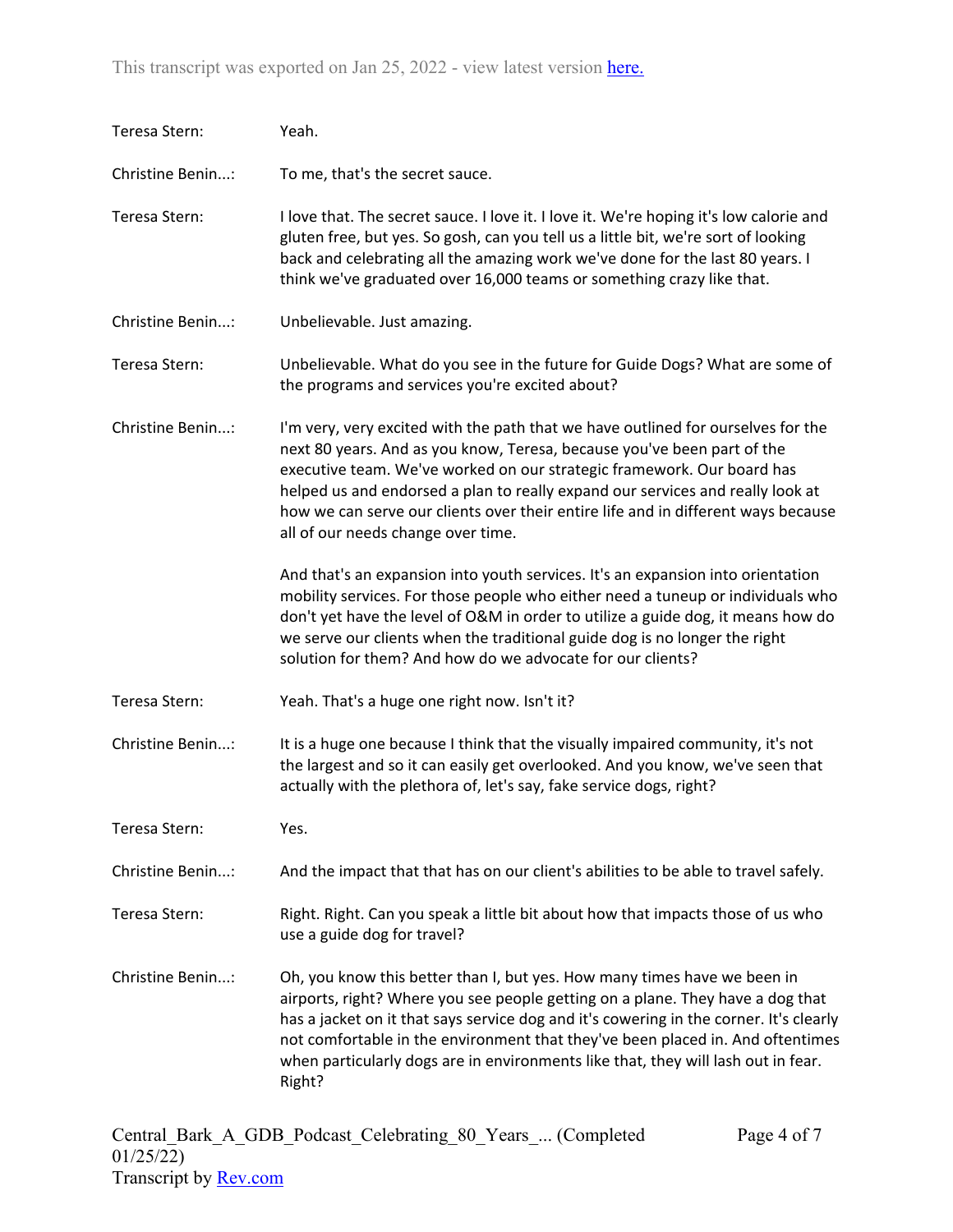| Teresa Stern:    | Ah, yes.                                                                                                                                                                                                                                                                                                                                                                                                                                                                                                                                                                                                                                                                                                                                                                                                                       |
|------------------|--------------------------------------------------------------------------------------------------------------------------------------------------------------------------------------------------------------------------------------------------------------------------------------------------------------------------------------------------------------------------------------------------------------------------------------------------------------------------------------------------------------------------------------------------------------------------------------------------------------------------------------------------------------------------------------------------------------------------------------------------------------------------------------------------------------------------------|
| Christine Benin: | And so we've had many, many clients whose guide dogs have been attacked,<br>whether that's on a plane, whether that's in a store. Unfortunately when that<br>does happen to a guide dog, that can break their confidence. And that means<br>that they don't have the confidence to guide and have to be retired. I mean,<br>that's tragic when that happens.                                                                                                                                                                                                                                                                                                                                                                                                                                                                   |
| Teresa Stern:    | Definitely a devastating consequence and something so easy for folks just to not<br>take their dogs where they're not socialized to be not, not fraudulently pose as<br>a person with a disability with a service animal. It is so devastating for so many<br>people when things go awry.                                                                                                                                                                                                                                                                                                                                                                                                                                                                                                                                      |
| Christine Benin: | It is, it is. I think oftentimes people who do don't really understand the impact<br>that it can have. I mean, we all want our dogs with us. We all love our dogs.<br>Hopefully through education, and actually now there's laws being put in place<br>that people will not try and get around the system and think about whether it<br>makes sense for them to be bringing a dog into an environment that it hasn't<br>been trained for.                                                                                                                                                                                                                                                                                                                                                                                      |
| Teresa Stern:    | Exactly. Exactly. So, gosh, I hate to bring this up because it's such a bummer of a<br>subject, but it's been a hard couple last years have been really hard with the<br>whole COVID pandemic. But I have to say I'm super proud of Guide Dogs For the<br>Blind in that we have continued our mission. Can you talk a little bit about just<br>about that experience of leading an organization through these crazy changing<br>times?                                                                                                                                                                                                                                                                                                                                                                                         |
| Christine Benin: | Well, I am going to echo your comment about being extremely proud of Guide<br>Dogs. And I am, because we are an essential business. We have had to operate<br>throughout the pandemic. That hasn't been easy with lockdowns, with having to<br>change protocols in order to ensure safety, managing the fear that all of us have<br>about COVID and how it spreads and whether I've got it or not. All of those sorts<br>of things. It's been a roller coaster over the last two years and continues to be<br>unfortunately, but through all of that, that's where I do believe that "the secret<br>sauce" of Guide Dogs has really come through. That our staff or volunteers have<br>showed up. They have been there to support the mission and we've certainly<br>had to change how we do things, but we're still training. |
|                  | We've been able to train dogs, we've been able to train clients. The mission is<br>moving forward. It looks a little different, but it's moving forward. And I'm very,<br>very proud about that.                                                                                                                                                                                                                                                                                                                                                                                                                                                                                                                                                                                                                               |
| Teresa Stern:    | Yeah, you should be. That's just been, I think, difficult for the whole community.<br>Everything changes every day and-                                                                                                                                                                                                                                                                                                                                                                                                                                                                                                                                                                                                                                                                                                        |
| Christine Benin: | It does. It does. Oh, good lord.                                                                                                                                                                                                                                                                                                                                                                                                                                                                                                                                                                                                                                                                                                                                                                                               |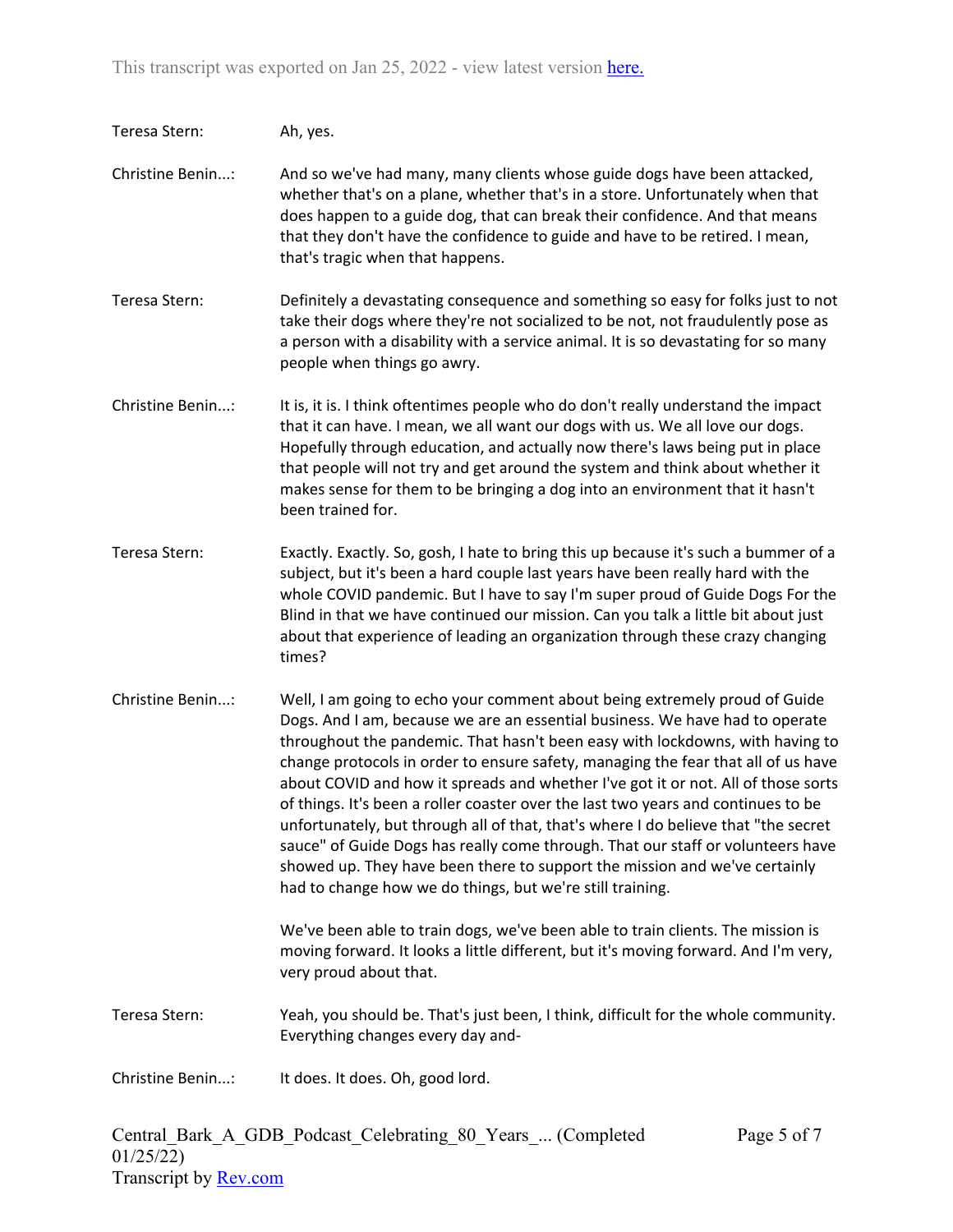| Teresa Stern:    | Yeah. Yeah. Yeah. So that is awesome. So Chris, tell us a little bit about what you<br>like to do when you're not all about Guide Dogs For the Blinds. And what about<br>your special four legged friends at home.                                                                                                                                                                   |
|------------------|--------------------------------------------------------------------------------------------------------------------------------------------------------------------------------------------------------------------------------------------------------------------------------------------------------------------------------------------------------------------------------------|
| Christine Benin: | Oh, thank you for asking. So I share my home with right now, two four leggeds. I<br>have a beautiful, beautiful, beautiful six year old golden retriever from Guide<br>Dogs For the Blind. Her name is Thea. She was going to be a breeder. She's<br>perfect in every way. But unfortunately, her hips aren't quite perfect.                                                         |
| Teresa Stern:    | Ah, my hips aren't quite perfect either.                                                                                                                                                                                                                                                                                                                                             |
| Christine Benin: | Yeah, neither am I. So she's an official ambassador for Guide Dogs and she<br>actually probably loves that job even better because she big flirt and I have a<br>little 13 year old rescue Chihuahua. His name is PD and PD and the absolutely<br>adore each other. And some exciting news. In March I will be getting a little<br>basset hound puppy.                               |
| Teresa Stern:    | You are not.                                                                                                                                                                                                                                                                                                                                                                         |
| Christine Benin: | I am.                                                                                                                                                                                                                                                                                                                                                                                |
| Teresa Stern:    | Oh my gosh, I'm so excited. Oh, my gosh.                                                                                                                                                                                                                                                                                                                                             |
| Christine Benin: | I am too.                                                                                                                                                                                                                                                                                                                                                                            |
| Teresa Stern:    | This is brand new news.                                                                                                                                                                                                                                                                                                                                                              |
| Christine Benin: | It is.                                                                                                                                                                                                                                                                                                                                                                               |
| Teresa Stern:    | A puppy.                                                                                                                                                                                                                                                                                                                                                                             |
| Christine Benin: | Because as you know, I lost my Hank in October.                                                                                                                                                                                                                                                                                                                                      |
| Teresa Stern:    | Love Hank. Yes.                                                                                                                                                                                                                                                                                                                                                                      |
| Christine Benin: | My basset hound. Anyways, it was the circuitous route to actually get to this<br>puppy. But anyways, a litter was born on January 3rd and I am going to be<br>getting a little puppy in March.                                                                                                                                                                                       |
| Teresa Stern:    | Oh, my gosh. I can't wait. That's so awesome. That is awesome news. Oh my<br>gosh. Well, as we wrap up for today, I just thought it might be kind of fun to sort<br>of look the future as though we could like magic mirror or something and just<br>kind of wondering what do you envision for guide dogs? What might have<br>changed? What might be the same in 80 years from now? |
| Christine Benin: | Oh, my goodness. Well, first and foremost, I absolutely believe that Guide Dogs<br>For the Blind will be here in 80 years.                                                                                                                                                                                                                                                           |
| 01/25/22)        | Central Bark A GDB Podcast Celebrating 80 Years  (Completed<br>Page 6 of 7                                                                                                                                                                                                                                                                                                           |